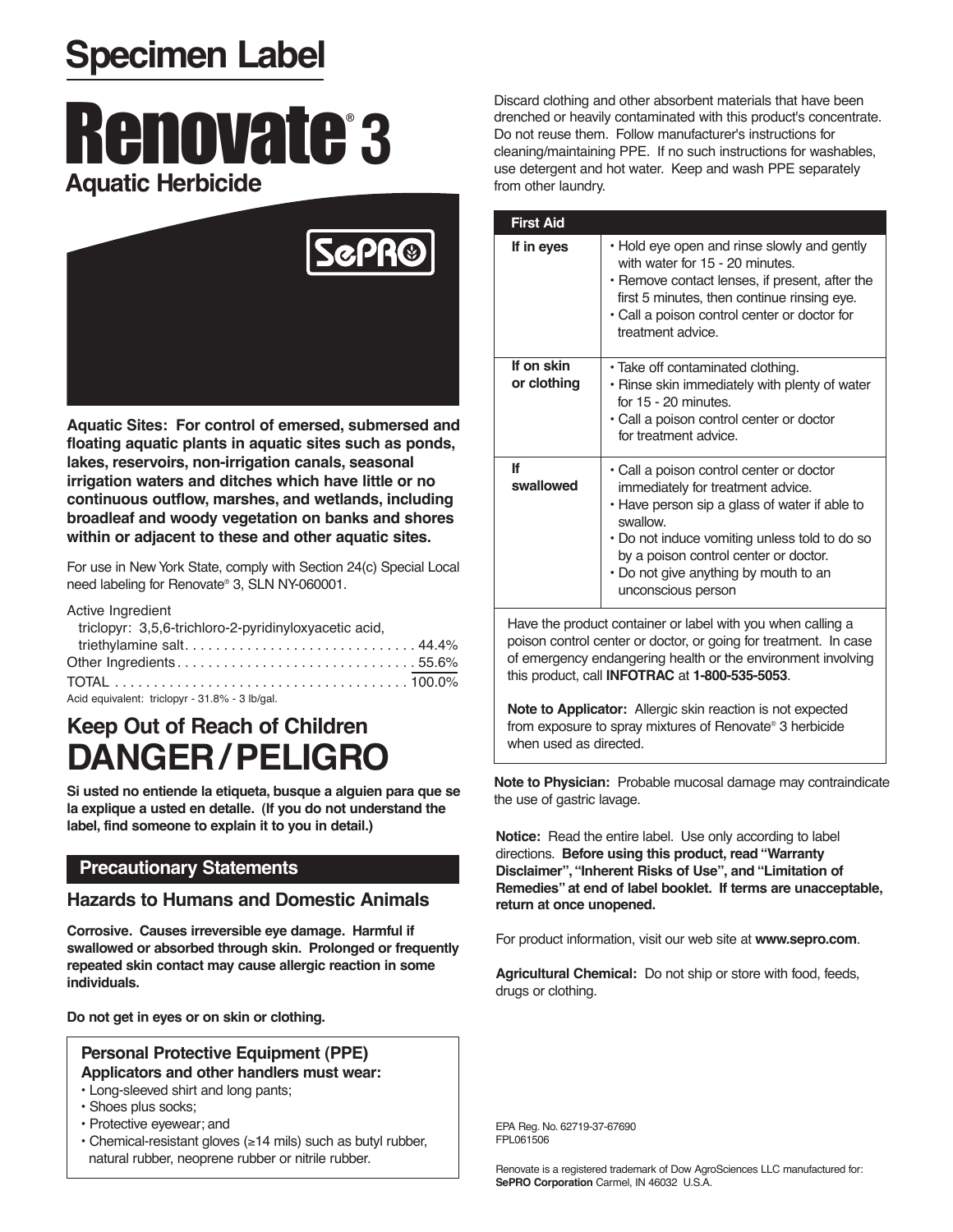## **Engineering Controls**

When handlers use closed systems, enclosed cabs, or aircraft in a manner that meets the requirements listed in the WPS  $[(40 CFR 170.240(d)(4-6)]$ , the handler PPE requirements may be reduced or modified as specified in the WPS.

#### **User Safety Recommendations Users should:**

- Wash hands before eating, drinking, chewing gum, using tobacco or using the toilet.
- Remove clothing immediately if pesticide gets inside. Then wash thoroughly and put on clean clothing.
- Remove PPE immediately after handling this product. Wash the outside of gloves before removing. As soon as possible, wash thoroughly and change into clean clothing.

## **ENVIRONMENTAL HAZARDS**

Under certain conditions, treatment of aquatic weeds can result in oxygen depletion or loss due to decomposition of dead plants, which may contribute to fish suffocation. This loss can cause fish suffocation. Therefore, to minimize this hazard, do not treat more than one-third to one-half of the water area in a single operation and wait at least 10 to 14 days between treatments. Begin treatment along the shore and proceed outwards in bands to allow fish to move into untreated areas. Consult with the State agency for fish and game before applying to public water to determine if a permit is needed.

## **PHYSICAL OR CHEMICAL HAZARDS**

**Combustible. Do not use or store the product near heat or open flame.**

## **Directions for Use**

It is a violation of Federal law to use this product in a manner inconsistent with its labeling.

Read all Directions for Use carefully before applying.

Do not apply this product in a way that will contact workers or other persons, either directly or through drift. Only protected handlers may be in the area during application. For any requirements specific to your state or tribe, consult the agency responsible for pesticide regulation.

#### **Agricultural Use Requirements**

Use this product only in accordance with its labeling and with the Worker Protection Standard, 40 CFR part 170. This Standard contains requirements for the protection of agricultural workers on farms, forests, nurseries, and greenhouses, and handlers of agricultural pesticides. It contains requirements for training, decontamination, notification, and emergency assistance. It also contains specific instructions and exceptions pertaining to the statements on this label about personal protective equipment (PPE), and restricted-entry interval. The requirements in this box only apply to uses of this product that are covered by the Worker Protection Standard.

Do not enter or allow worker entry into treated areas during the restricted entry interval (REI) of 48 hours.

PPE required for early entry to treated areas that is permitted under the Worker Protection Standard and that involves contact with anything that has been treated, such as plants, soil, or water, is: • Coveralls;

- Shoes plus socks;
- Protective eyewear; and
- Chemical-resistant gloves (≥ 14 mils) such as butyl rubber, natural rubber, neoprene rubber or nitrile rubber.

#### **Non-Agricultural Use Requirements**

The requirements in this box apply to uses of this product that are NOT within the scope of the Worker Protection Standard for Agricultural Pesticides (40 CFR Part 170). The WPS applies when this product is used to produce agricultural plants on farms, forests, nurseries, or greenhouses.

**Entry Restrictions for Non-WPS Uses:** For applications to noncropland areas, do not allow entry into areas until sprays have dried, unless applicator and other handler PPE is worn.

## **GENERAL INFORMATION FOR AQUATIC AND WETLAND SITES**

Renovate® 3 herbicide is recommended for control of emersed, submersed and floating aquatic plants in aquatic sites such as ponds, lakes, reservoirs, non-irrigation canals, seasonal irrigation waters and ditches which have little or no continuous outflow, marshes and wetlands, including broadleaf and woody vegetation on banks and shores within or adjacent to these and other aquatic sites.

**Obtain Required Permits:** Consult with appropriate state or local water authorities before applying this product to public waters. State or local public agencies may require permits.

#### **GENERAL USE PRECAUTIONS AND RESTRICTIONS**

For use in New York State, comply with Section 24(c) Special Local need labeling for Renovate® 3, SLN NY-060001.

**In Arizona:** The state of Arizona has not approved Renovate® 3 for use on plants grown for commercial production, specifically forests grown for commercial timber production, or on designated grazing areas.

When applying this product in tank mix combination, follow all applicable use directions, precautions and limitations on each manufacturer's label.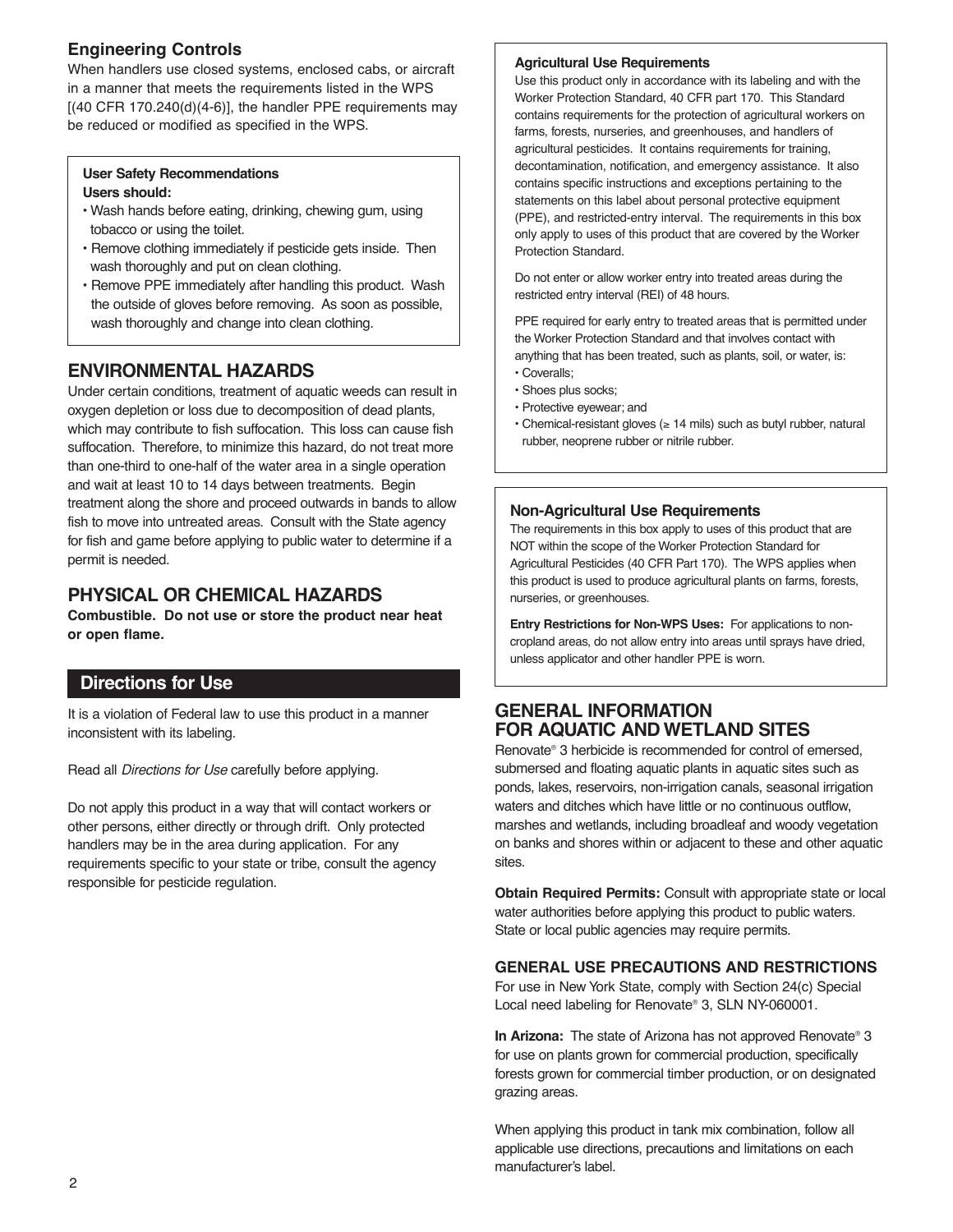**Chemigation:** Do not apply this product through any type of irrigation system.

Water treated with Renovate® 3 may not be used for irrigation purposes for 120 days after application or until Renovate® 3 residue levels are determined by laboratory analysis, or other appropriate means of analysis, to be 1.0 ppb or less.

**Seasonal Irrigation Waters:** Renovate<sup>®</sup> 3 may be applied during the off-season to surface waters that are used for irrigation on a seasonal basis, provided that there is a minimum of 120 days between Renovate® 3 application and the first use of treated water for irrigation purposes or until Renovate® 3 residue levels are determined by laboratory analysis, or other appropriate means of analysis, to be 1.0 ppb or less.

**Irrigation Canals/Ditches: Do not** apply Renovate® 3 to irrigation canals/ditches unless the 120 day restriction on irrigation water usage can be observed or Renovate residue levels are determined by laboratory analysis, or other appropriate means of analysis, to be 1.0 ppb or less.

**Do not** apply Renovate® 3 directly to, or otherwise permit it to come into direct contact with grapes, tobacco, vegetable crops, flowers, or other desirable broadleaf plants, and do not permit spray mists containing it to drift into them.

- **Do not** apply to salt water bays or estuaries.
- **Do not** apply directly to un-impounded rivers or streams.
- **Do not** apply on ditches or canals currently being used to transport irrigation water or that will be used for irrigation within 4 months following treatment. It is permissible to treat irrigation and non-irrigation ditch banks.
- **Do not** apply where runoff water may flow onto agricultural land as injury to crops may result.
- When making applications to control unwanted plants on banks or shorelines of moving water sites, minimize overspray to open water.
- The use of a mist blower is not recommended.

#### **Grazing and Haying Restrictions**

Except for lactating dairy animals, there are no grazing restrictions following application of this product.

- **Grazing Lactating Dairy Animals:** Do not allow lactating dairy animals to graze treated areas until the next growing season following application of this product.
- **Do not** harvest hay for 14 days after application.
- Grazed areas of non-cropland and forestry sites may be spot treated if they comprise no more than 10% of the total grazable area.

**Slaughter Restrictions:** During the season of application, withdraw livestock from grazing treated grass at least 3 days before slaughter.

#### **AVOIDING INJURIOUS SPRAY DRIFT**

Applications should be made only when there is little or no hazard from spray drift. Very small quantities of spray, which may not be visible, may seriously injure susceptible plants.

Do not spray when wind is blowing toward susceptible crops or ornamental plants near enough to be injured. It is suggested that a continuous smoke column at or near the spray site or a smoke generator on the spray equipment be used to detect air movement, lapse conditions, or temperature inversions (stable air). If the smoke layers or indicates a potential of hazardous spray drift, do not spray.

**Aerial Application:** For aerial application near susceptible crops, apply through a Microfoil† or Thru-Valve boom† , or use a drift control additive labeled for aquatic use. Other drift reducing systems or thickened sprays prepared by using high viscosity inverting systems may be used if they are made as drift-free as mixtures containing thickening agents labeled for use in aquatics or applications made with the Microfoil or Thru-Valve boom. Keep spray pressures low enough to provide coarse spray droplets. Spray boom should be no longer than 3/4 of the rotor length. Do not use a thickening agent with the Microfoil or Thru-Valve booms, or other systems that cannot accommodate thick sprays. Spray only when the wind velocity is low (follow state regulations). Avoid application during air inversions. If a spray thickening agent is used, follow all use recommendations and precautions on the product label.

†Reference within this label to a particular piece of equipment produced by or available from other parties is provided without consideration for use by the reader at its discretion and subject to the reader's independent circumstances, evaluation, and expertise. Such reference by SePRO Corporation is not intended as an endorsement of such equipment, shall not constitute a warranty (express or implied) of such equipment, and is not intended to imply that other equipment is not available and equally suitable. Any discussion of methods of use of such equipment does not imply that the reader should use the equipment other than is advised in directions available from the equipment's manufacturer. The reader is responsible for exercising its own judgment and expertise, or consulting with sources other than SePRO Corporation, in selecting and determining how to use its equipment.

#### **Spray Drift Management**

Avoiding spray drift at the application site is the responsibility of the applicator. The interaction of many equipment and weather related factors determine the potential for spray drift. The applicator and the grower are responsible for considering all these factors when making decisions.

The following drift management requirements must be followed to avoid off-target drift movement from aerial applications:

- 1.The distance of the outer most operating nozzles on the boom must not exceed 3/4 the length of the rotor.
- 2. Nozzles must always point backward parallel with the air stream and never be pointed downwards more than 45 degrees.

Where states have more stringent regulations, they should be observed.

The applicator should be familiar with and take into account the information covered in the following Aerial Drift Reduction Advisory. [This information is advisory in nature and does not supersede mandatory label requirements.]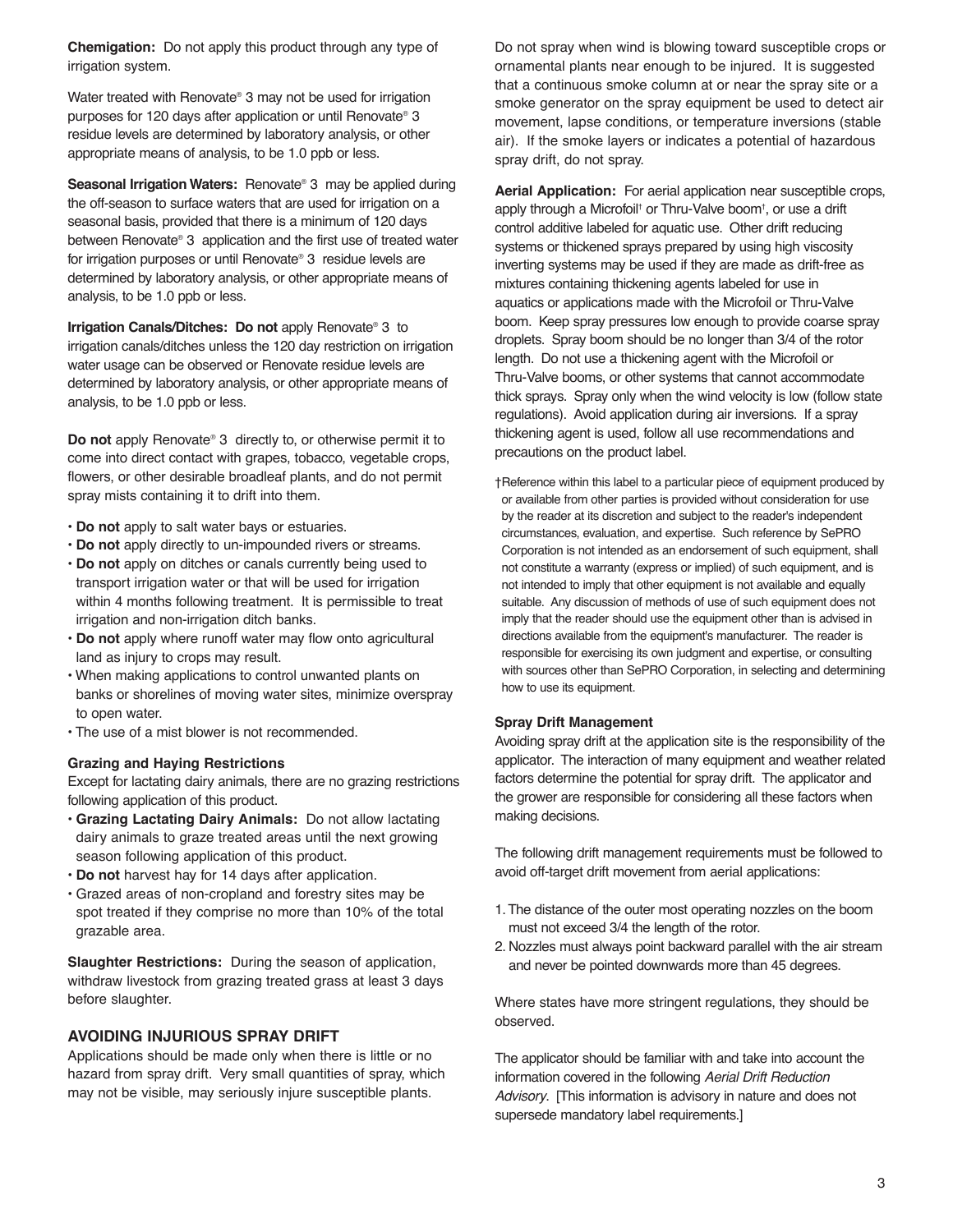#### **AERIAL DRIFT REDUCTION ADVISORY**

**Information on Droplet Size:** The most effective way to reduce drift potential is to apply large droplets. The best drift management strategy is to apply the largest droplets that provide sufficient coverage and control. Applying larger droplets reduces drift potential, but will not prevent drift if applications are made improperly, or under unfavorable environmental conditions (see Wind, Temperature and Humidity, and Temperature Inversions).

#### **Controlling Droplet Size:**

- **Volume** Use high flow rate nozzles to apply the highest practical spray volume. Nozzles with higher rated flows produce larger droplets.
- **Pressure** Do not exceed the nozzle manufacturer's recommended pressures. For many nozzle types lower pressure produces larger droplets. When higher flow rates are needed, use higher flow rate nozzles instead of increasing pressure.
- **Number of Nozzles** Use the minimum number of nozzles that provide uniform coverage.
- **Nozzle Orientation** Orienting nozzles so that the spray is released parallel to the airstream produces larger droplets than other orientations and is the recommended practice. Significant deflection from horizontal will reduce droplet size and increase drift potential.
- **Nozzle Type** Use a nozzle type that is designed for the intended application. With most nozzle types, narrower spray angles produce larger droplets. Consider using low-drift nozzles. Solid stream nozzles oriented straight back produce the largest droplets and the lowest drift.

**Boom Length:** For some use patterns, reducing the effective boom length to less than 3/4 of the wingspan or rotor length may further reduce drift without reducing swath width.

**Application Height:** Applications should not be made at a height greater than 10 feet above the top of the largest plants unless a greater height is required for aircraft safety. Making applications at the lowest height that is safe reduces exposure of droplets to evaporation and wind.

**Swath Adjustment:** When applications are made with a crosswind, the swath will be displaced downwind. Therefore, on the up and downwind edges of the field, the applicator must compensate for this displacement by adjusting the path of the aircraft upwind. Swath adjustment distance should increase, with increasing drift potential (higher wind, smaller drops, etc.).

**Wind:** Drift potential is lowest between wind speeds of 2-10 mph. However, many factors, including droplet size and equipment type determine drift potential at any given speed. Application should be avoided below 2 mph due to variable wind direction and high inversion potential.

**Note:** Local terrain can influence wind patterns. Every applicator should be familiar with local wind patterns and how they affect spray drift.

**Temperature and Humidity:** When making applications in low relative humidity, set up equipment to produce larger droplets to compensate for evaporation. Droplet evaporation is most severe when conditions are both hot and dry.

**Temperature Inversions:** Applications should not occur during a local, low level temperature inversion because drift potential is high. Temperature inversions restrict vertical air mixing, which causes small suspended droplets to remain in a concentrated cloud. This cloud can move in unpredictable directions due to the light variable winds common during inversions. Temperature inversions are characterized by increasing temperatures with altitude and are common on nights with limited cloud cover and light to no wind. They begin to form as the sun sets and often continue into the morning. Their presence can be indicated by ground fog; however, if fog is not present, inversions can also be identified by the movement of the smoke from a ground source or an aircraft smoke generator. Smoke that layers and moves laterally in a concentrated cloud (under low wind conditions) indicates an inversion, while smoke that moves upward and rapidly dissipates indicates good vertical air mixing.

**Sensitive Areas:** The pesticide should only be applied when the potential for drift to adjacent sensitive areas (e.g., residential areas, known habitat for threatened or endangered species, non-target crops) is minimal (e.g., when wind is blowing away from the sensitive areas).

**Ground Equipment:** To aid in reducing spray drift, Renovate® 3 should be used in thickened (high viscosity) spray mixtures using a labeled drift control additive, high viscosity invert system, or equivalent as directed by the manufacturer. With ground equipment, spray drift can be reduced by keeping the spray boom as low as possible; by applying 20 gallons or more of spray per acre; by keeping the operating spray pressures at the lower end of the manufacturer's recommended pressures for the specific nozzle type used (low pressure nozzles are available from spray equipment manufacturers); and by spraying when wind velocity is low (follow state regulations). In hand-gun applications, select the minimum spray pressure that will provide adequate plant coverage (without forming a mist). Do not apply with nozzles that produce a fine-droplet spray.

**High Volume Leaf-Stem Treatment:** To minimize spray drift, do not use pressure exceeding 50 psi at the spray nozzle and keep sprays no higher than brush tops. A labeled thickening agent may be used to reduce drift.

#### **PLANTS CONTROLLED BY RENOVATE® 3 Woody Plant Species**

| alder                 | cascara               | maples                     |
|-----------------------|-----------------------|----------------------------|
| arrowwood             | ceanothus             | mulberry                   |
| ash                   | cherry                | oaks                       |
| aspen                 | <b>Chinese Tallow</b> | poison ivy                 |
| bear clover (bearmat) | chinguapin            | poison oak                 |
| beech                 | choke cherry          | poplar                     |
| birch                 | cottonwood            | salt-bush (Baccharis spp.) |
| blackberry            | crataegus (hawthorn)  | sweetgum                   |
| blackgum              | locust                | waxmyrtle                  |
| Brazilian pepper      | Maleleuca (seedlings) | willow                     |

#### **Annual and Perennial Broadleaf Weeds**

| burdock        | ligodium      |
|----------------|---------------|
| Canada thistle | plantain      |
| curly dock     | smartweed     |
| elephant ear   | tansy ragwort |
|                |               |

tropical sodaapple vetch wild lettuce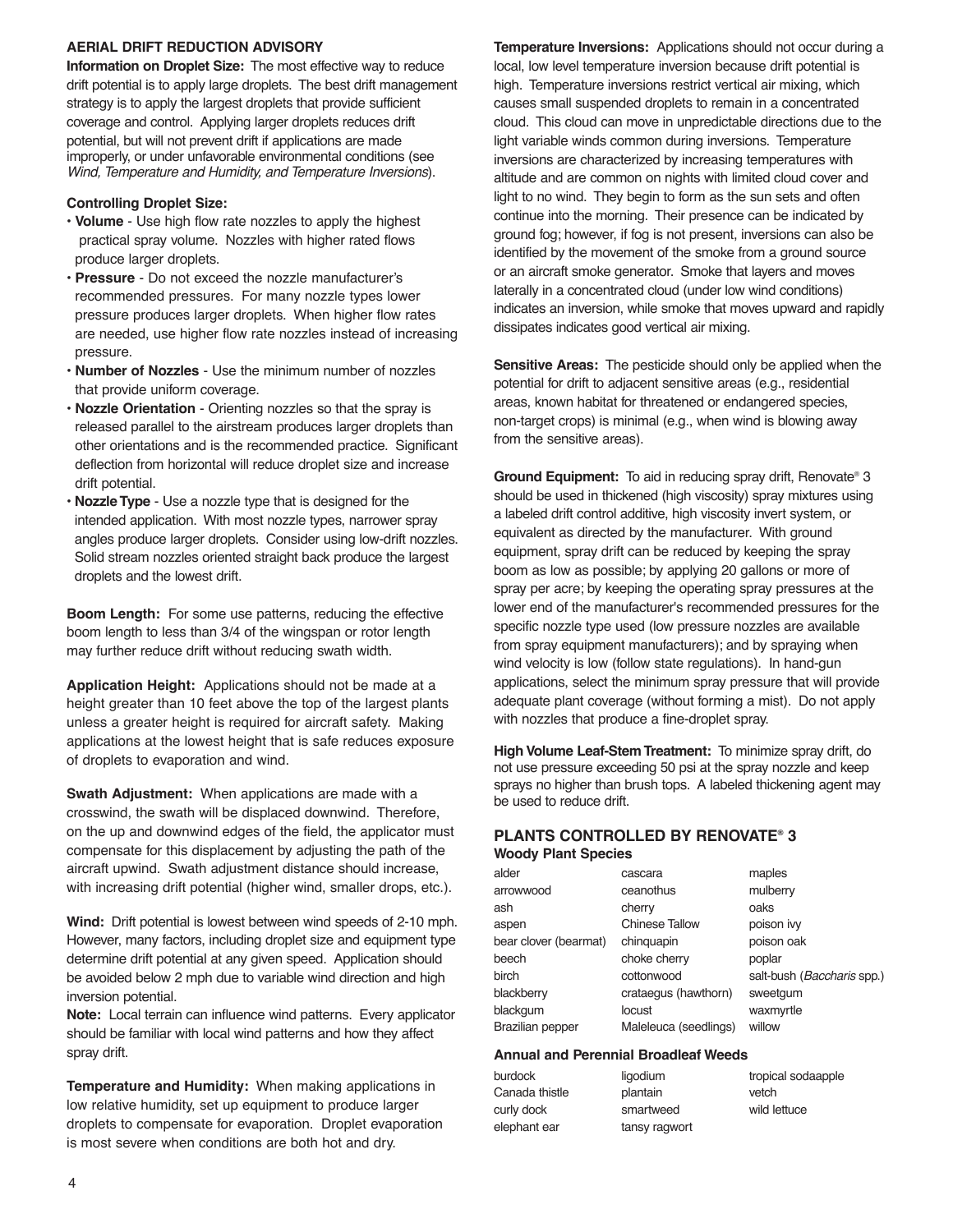#### **Aquatic Weeds**

| alligatorweed         | milfoil species            |
|-----------------------|----------------------------|
| American lotus        | Nuphar (spatte             |
| American frogbit      | parrotfeather <sup>+</sup> |
| aquatic sodaapple     | pennywort                  |
| Eurasian watermilfoil | Phragmities                |

Nuphar (spatterdock) pickerelweed purple loosestrife waterhyacinth waterlily watershield water primrose

†Retreatment may be needed to achieve desired level of control.

### **Application Methods**

#### **FLOATING AND EMERGED WEEDS**

For control of waterhyacinth, alligatorweed (see specific directions below), and other susceptible emerged and floating herbaceous weeds and woody plants, apply 1 1/2 to 6 lb ae triclopyr (2 to 8 quarts of Renovate® 3) per acre as a foliar application using surface or aerial equipment. Use higher rates in the rate range when plants are mature, when the weed mass is dense, or for difficult to control species. Repeat as necessary to control regrowth and plants missed in the previous operation, but do not exceed a total of 6 lb ae triclopyr (8 quarts of Renovate® 3) per acre per annual growing season.

Use of a non-ionic surfactant in the spray mixture is recommended to improve control. Follow all directions and use precautions on the aquatic surfactant label.

Apply when plants are actively growing.

#### **Surface Application**

Use a spray boom, handgun or other similar suitable equipment mounted on a boat or vehicle. Thorough wetting of foliage is essential for maximum effectiveness. Use 20 to 200 gallons per acre of spray mixture. Special precautions such as the use of low spray pressure, large droplet producing nozzles or addition of a labeled thickening agent may minimize spray drift in areas near sensitive crops.

#### **Aerial Application**

Apply with a helicopter using a Microfoil or Thru-Valve boom, or a drift control additive in the spray solution. Apply in a minimum of 10 gallons of total spray mix per acre. Do not apply when weather conditions favor drift to sensitive areas. See label section on aerial application directions and precautions.

#### **Waterhyacinth (Eichhornia crassipes)**

Apply Renovate® 3 at 1 1/2 to 6 lb ae triclopyr (2 to 8 quarts of Renovate® 3) per acre to control waterhyacinth. Apply when plants are actively growing. Use the higher rate in the rate range when the weed mass is dense. It is important to thoroughly wet all foliage with the spray mixture. Use of a non-ionic surfactant in the spray mixture is recommended. A repeat treatment may be needed to control regrowth or plants missed in the previous treatment.

#### **Alligatorweed (Alternanthera philoxeroides)**

Apply Renovate® 3 at 2 to 6 lb ae triclopyr (3 to 8 quarts of Renovate® 3) per acre to control alligatorweed. It is important to thoroughly wet all foliage with the spray mixture. For best results, it is recommended that an approved non-ionic aquatic surfactant be added to the spray mixture. Alligatorweed growing outside the margins of a body of water can be controlled with this treatment. However, alligatorweed growing in water will only be partially controlled. Top growth above the water will be controlled, but the plant will likely regrow from tissue below the water surface.

#### **Precautions for Potable Water Intakes – Lakes, Reservoirs, Ponds:**

For applications of Renovate® 3 to control floating and emerged weeds in lakes, reservoirs or ponds that contain a functioning potable water intake for human consumption, see chart below to determine the minimum setback distances of the application from the functioning potable water intakes.

#### **Renovate® 3 Application Rate, qt/acre**

|                                | <b>Setback Distance (ft)</b> |           |           |           |  |
|--------------------------------|------------------------------|-----------|-----------|-----------|--|
| <b>Area Treated</b><br>(acres) | 2 gt/acre                    | 4 qt/acre | 6 qt/acre | 8 qt/acre |  |
| $\leq 4$                       | O                            | 200       | 400       | 500       |  |
| $>4 - 8$                       |                              | 200       | 700       | 900       |  |
| $>8 - 16$                      |                              | 200       | 700       | 1000      |  |
| >16                            |                              | 200       | 900       | 1300      |  |

**Note:** Existing potable water intakes which are no longer in use, such as those replaced by potable water wells or connections to a municipal water system, are not considered to be functioning potable water intakes. These setback restrictions do not apply to terrestrial applications made adjacent to potable water intakes.

To apply Renovate® 3 around and within the distances noted above from a functioning potable water intake, the intake must be turned off until the triclopyr level in the intake water is determined to be 0.4 parts per million (ppm) or less by laboratory analysis or immunoassay.

- **Recreational Use of Water in Treatment Area:** There are no restrictions on use of water in the treatment area for recreational purposes, including swimming and fishing.
- **Livestock Use of Water from Treatment Area:** There are no restrictions on livestock consumption of water from the treatment area.

#### **SUBMERGED WEEDS**

For control of Eurasian watermilfoil (Myriophyllum spicatum) and other susceptible submerged weeds in ponds, lakes, reservoirs, and in non-irrigation canals or ditches that have little or no continuous outflow, apply Renovate® 3 as either a surface or subsurface application. Rates should be selected according to the rate chart below to provide a triclopyr concentration of 0.75 to 2.5 ppm ae in treated water. Higher rates in the rate range are recommended in areas of greater water exchange. These areas may require a repeat application. However, total application of Renovate® 3 must not exceed an application rate of 2.5 ppm triclopyr for the treatment area per annual growing season.

Apply in spring or early summer when Eurasian watermilfoil or other submersed weeds are actively growing.

Areas near susceptible crops or other desirable broadleaf plants may be treated by subsurface injection applied by boat to avoid spray drift.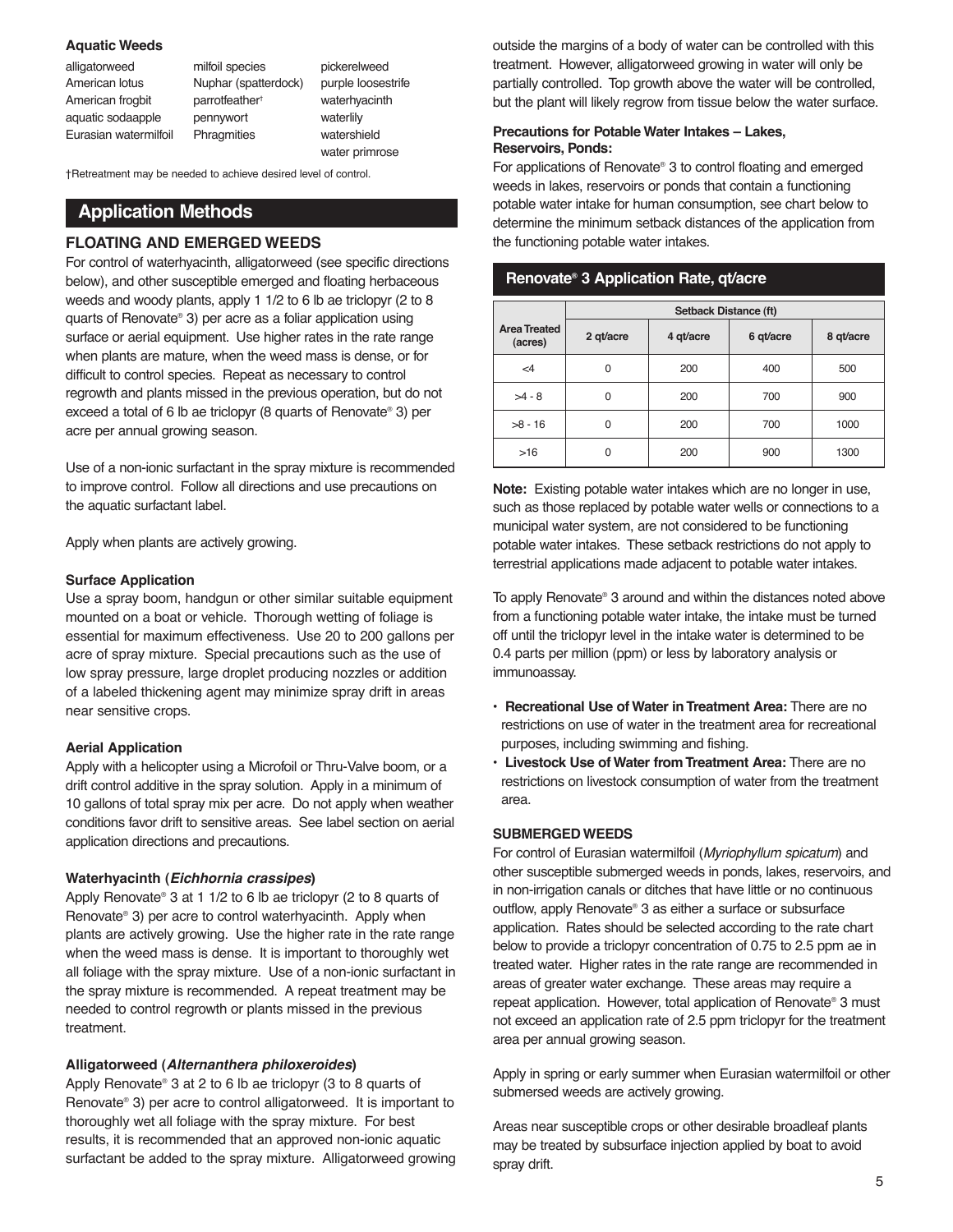#### **Subsurface Application**

Apply desired amount of Renovate® 3 per acre directly into the water through boat-mounted distribution systems. It is recommended that when treating target plants that are 6 feet below the surface of the water, trailing hoses are to be used along with an aquatic approved sinking agent. (Except California.)

#### **Surface Application**

Apply the desired amount of Renovate® 3 as either a concentrate or a spray mixture in water. However, use a minimum spray volume of 5 gallons per acre. Do not apply when weather conditions favor drift to sensitive areas.

Average water depth (feet) x 0.905 x target concentration (ppm)  $=$  gallons of Renovate® 3 per surface acre treated.

**Example:** to achieve a 2.0 ppm concentration of triclopyr in water averaging 4 feet deep

 $4 \times 0.905 \times 2.0$  ppm = 7.2 gallons of Renovate® 3/surface acre treated.

|                                     | Gallons of Renovate® 3 per Surface Acre at Specified Depth |           |           |           |           |
|-------------------------------------|------------------------------------------------------------|-----------|-----------|-----------|-----------|
| <b>Water Depth</b><br>( <b>ft</b> ) | $0.75$ ppm                                                 | $1.0$ ppm | $1.5$ ppm | $2.0$ ppm | $2.5$ ppm |
| 1                                   | 0.7                                                        | 0.9       | 1.4       | 1.8       | 2.3       |
| 2                                   | 1.4                                                        | 1.8       | 2.7       | 3.6       | 4.6       |
| 3                                   | 2.1                                                        | 2.7       | 4.1       | 5.4       | 6.8       |
| 4                                   | 2.7                                                        | 3.6       | 5.4       | 7.2       | 9.1       |
| 5                                   | 3.4                                                        | 4.5       | 6.8       | 9.0       | 11.3      |
| 6                                   | 4.1                                                        | 5.4       | 8.1       | 10.9      | 13.6      |
| 7                                   | 4.8                                                        | 6.3       | 9.5       | 12.7      | 15.8      |
| 8                                   | 5.5                                                        | 7.2       | 10.9      | 14.5      | 18.1      |
| 9                                   | 6.1                                                        | 8.1       | 12.2      | 16.3      | 20.4      |
| 10                                  | 6.8                                                        | 9.0       | 13.6      | 18.1      | 22.6      |
| 15                                  | 10.2                                                       | 13.6      | 20.4      | 27.2      | 33.9      |
| 20                                  | 13.6                                                       | 18.1      | 27.2      | 36.2      | 45.3      |

#### **Concentration of Triclopyr Acid in Water (ppm ae)**

#### **Precautions for Potable Water Intakes – Lakes, Reservoirs, Ponds:**

For applications of Renovate® 3 to control submerged weeds in lakes, reservoirs or ponds that contain a functioning potable water intake for human consumption, see the chart below to determine the minimum setback distances of the application from the functioning potable water intakes.

| Concentration of Triclopyr Acid in Water (ppm ae)                                           |                                                                |                                                          |                                                                |                                                                  |                                                        |
|---------------------------------------------------------------------------------------------|----------------------------------------------------------------|----------------------------------------------------------|----------------------------------------------------------------|------------------------------------------------------------------|--------------------------------------------------------|
|                                                                                             | Required Setback Distance (ft) from Potable Water Intake       |                                                          |                                                                |                                                                  |                                                        |
| Area Treated<br>(acres)                                                                     | $0.75$ ppm                                                     | $1.0$ ppm                                                | $1.5$ ppm                                                      | $2.0$ ppm                                                        | $2.5$ ppm                                              |
| $\leq 4$                                                                                    | 300                                                            | 400                                                      | 600                                                            | 800                                                              | 1000                                                   |
| $>4 - 8$                                                                                    | 420                                                            | 560                                                      | 840                                                            | 1120                                                             | 1400                                                   |
| $>8 - 16$                                                                                   | 600                                                            | 800                                                      | 1200                                                           | 1600                                                             | 2000                                                   |
| $>16 - 32$                                                                                  | 780                                                            | 1040                                                     | 1560                                                           | 2080                                                             | 2600                                                   |
| >32 acres.<br>calculate a<br>setback using<br>the formula<br>for the<br>appropriate<br>rate | Setback $(ft) =$<br>(800*ln<br>$(\text{acres}) -$<br>160)/3.33 | Setback $(ft)$ =<br>$(800*ln)$<br>(acres) –<br>160)/2.50 | Setback $(ft)$ =<br>(800*In<br>$(\text{acres}) -$<br>160)/1.67 | Setback $(ft)$ =<br>$(800*ln$<br>$(\text{acres}) -$<br>160)/1.25 | Setback $(ft)$ =<br>(800*In<br>$(\text{acres}) - 160)$ |

#### $= (800 \times 3.912) - 160$ = 2970 feet

**Example Calculation 2:** to apply 0.75 ppm Renovate® 3 to 50 acres:

**Example Calculation 1:** to apply 2.5 ppm Renovate<sup>®</sup> 3 to 50 acres: Setback in feet =  $(800 \times \ln(50 \text{ acres}) - 160$ 

Setback in feet = 
$$
\frac{(800 \times \ln (50 \text{ acres}) - 160)}{3.33}
$$

$$
= \frac{(800 \times 3.912) - 160}{3.33}
$$

$$
= 892 \text{ feet}
$$

**Note:** Existing potable water intakes which are no longer in use, such as those replaced by potable water wells or connections to a municipal water system, are not considered to be functioning potable water intakes. These setback restrictions do not apply to terrestrial applications made adjacent to potable water intakes.

To apply Renovate® 3 around and within the distances noted above from a functioning potable water intake, the intake must be turned off until the triclopyr level in the intake water is determined to be 0.4 parts per million (ppm) or less by laboratory analysis or immunoassay.

- **Recreational Use of Water in Treatment Area:** There are no restrictions on use of water in the treatment area for recreational purposes, including swimming and fishing.
- **Livestock Use of Water from Treatment Area:** There are no restrictions on livestock consumption of water from the treatment area.

#### **WETLAND SITES**

Wetlands include flood plains, deltas, marshes, swamps, bogs, and transitional areas between upland and lowland sites. Wetlands may occur within forests, wildlife habitat restoration and management areas and similar sites as well as areas adjacent to or surrounding domestic water supply reservoirs, lakes and ponds.

For control of woody plants and broadleaf weeds in these sites, follow use directions and application methods on this label for terrestrial sites associated with wetland areas.

#### **Use Precautions**

Minimize overspray to open water when treating target vegetation in and around non-flowing, quiescent or transient water. When making applications to control unwanted plants on banks or shorelines of flowing water, minimize overspray to open water. **Note:** Consult local public water control authorities before applying this product in and around public water. Permits may be required to treat such areas.

#### **Purple Loosestrife (Lythrum salicaria)**

Purple loosestrife can be controlled with foliar applications of Renovate® 3. For broadcast applications, a minimum range of 4 1/2 to 6 lb ae triclopyr (6 to 8 quarts of Renovate® 3) per acre is recommended. Apply Renovate® 3 when purple loosestrife is at the bud to mid-flowering stage of growth. Follow-up applications for control of regrowth should be made the following year in order to achieve increased control of this weed species. For all applications, a non-ionic surfactant labeled for aquatics should be added to the spray mixture. Follow all directions and use precautions on the label of the surfactant. Thorough wetting of the foliage and stems is necessary to achieve satisfactory control. A minimum spray volume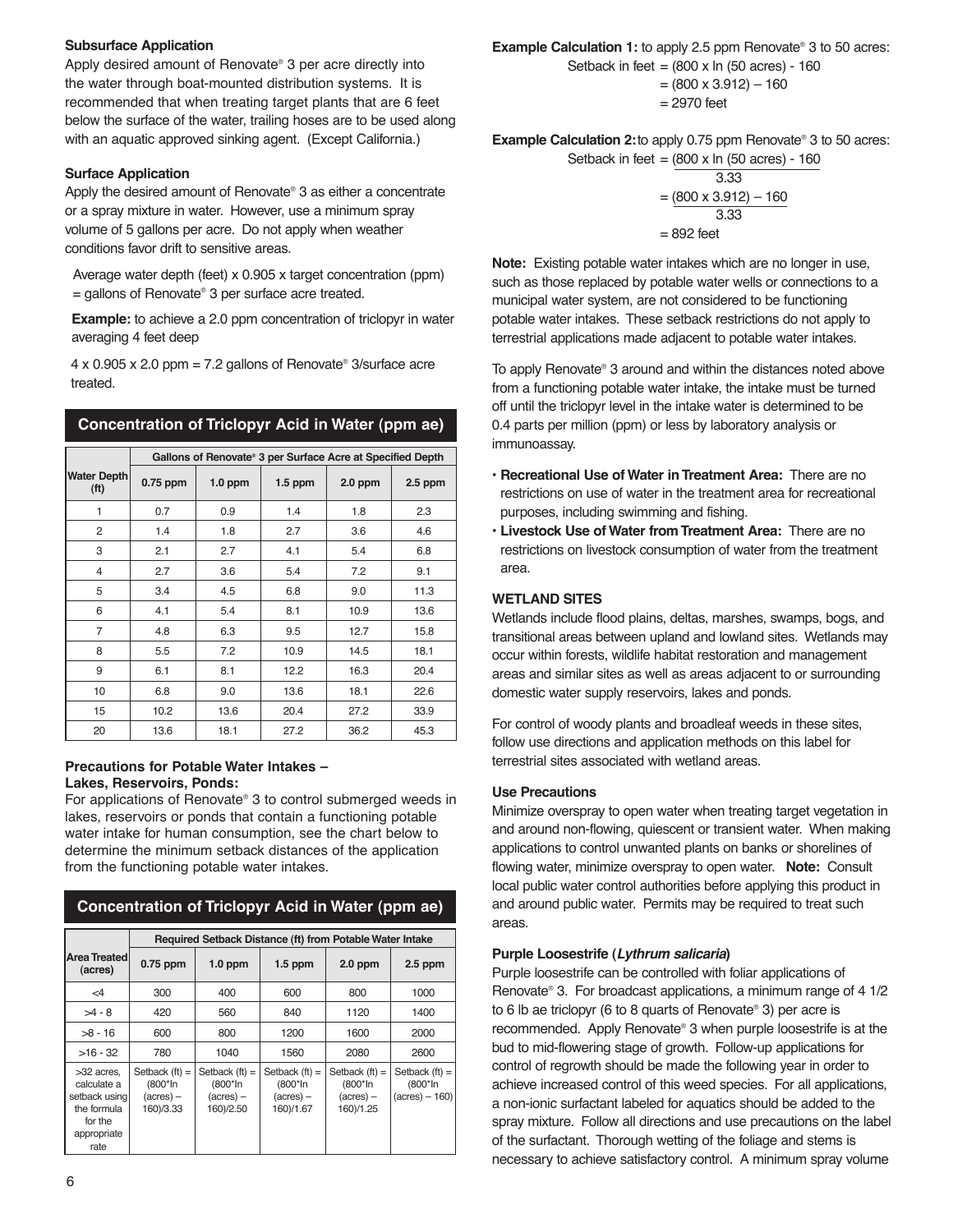of 50 gallons per acre is recommended for ground broadcast applications.

If using a backpack sprayer, a spray mixture containing 1% to 1.5% Renovate® 3 or 5.1 to 7.6 fl oz of Renovate® 3 per 4 gallons of water should be used. All purple loosestrife plants should be thoroughly wetted.

#### **Phragmites (Phragmites australis)**

Phragmites can be selectively controlled with foliar applications of Renovate® 3. For broadcast applications, a minimum of 2 1/4 lb ae triclopyr (3 quarts of Renovate® 3) per acre is recommended. For optimum control, apply Renovate® 3 when phragmities is the early stage of growth, 1/2 to 3 feet in height, prior to seed head development. Follow-up applications for control of regrowth may be made the following year in order to achieve increased control of this weed species. For all applications, a non-ionic surfactant labeled for aquatics should be added to the spray mixture. Follow all directions and use precautions on the label of the surfactant. Thorough wetting of the foliage and stems is necessary to achieve satisfactory control. A minimum spray volume of 50 gallons per acre is recommended for ground broadcast applications.

If using a backpack sprayer, a spray mixture containing 1% to 1.5% Renovate® 3 or 5 to 7.6 fl oz of Renovate® 3 per 4 gallons of water should be used. All Phragmities foliage should be thoroughly wetted.

Aerial application by helicopter may be needed when treating restoration sites that are inaccessible, remote, difficult to traverse, isolated, or otherwise unsuited to ground application, or in circumstances where invasive exotic weeds dominate native plant populations over extensive areas and efforts to restore native plant diversity are being conducted. By air, apply in a minimum spray volume of 30 gallons per acre using Thru-Valve or Microfoil boom only.

- **Recreational Use of Water in Treatment Area:** There are no restrictions on use of water in the treatment area for recreational purposes, including swimming and fishing.
- **Livestock Use of Water from Treatment Area:** There are no restrictions on livestock consumption of water from the treatment area.

#### **TERRESTRIAL SITES ASSOCIATED WITH WETLAND AREAS**

- Apply no more than 2 lb ae triclopyr (2/3 gallon of Renovate® 3) per acre per growing season on range and pasture sites, including rights-of-way, fence rows or any area where grazing or harvesting is allowed.
- On forestry sites, Renovate® 3 may be used at rates up to 6 lb ae of triclopyr (2 gallons of Renovate® 3) per acre per year.

Use Renovate® 3 at rates of 3/4 to 6 lb ae triclopyr (1/4 to 2 gallons of Renovate® 3) per acre to control broadleaf weeds and woody plants. In all cases use the amount specified in enough water to give uniform and complete coverage of the plants to be controlled. Use only water suitable for spraying. Use of a labeled non-ionic surfactant is recommended for all foliar applications. When using surfactants, follow the use directions and precautions listed on the

surfactant manufacturer's label. Use the higher recommended concentrations of surfactant in the spray mixture when applying lower spray volumes per acre. The recommended order of addition to the spray tank is water, spray thickening agent (if used), additional herbicide (if used), and Renovate® 3. A labeled aquatic surfactant should be added to the spray tank last or as recommended on the product label. If combined with emulsifiable concentrate herbicides, moderate continuous adequate agitation is required.

Before using any recommended tank mixtures, read the directions and all use precautions on both labels.

For best results, applications should be made when woody plants and weeds are actively growing. When hard to control species such as ash, blackgum, choke cherry, maples, or oaks are prevalent and during applications made in late summer when the plants are mature and during drought conditions, use the higher rates of Renovate® 3.

When using Renovate® 3 in combination with a 2,4-D herbicide approved for aquatic use, such as DMA 4 IVM, generally the higher rates should be used for satisfactory brush control.

Use the higher dosage rates when brush approaches an average of 15 feet in height or when the brush covers more than 60% of the area to be treated. If lower rates are used on hard to control species, resprouting may occur the year following treatment.

#### **High Volume Foliage Treatment**

For control of woody plants, use Renovate® 3 at the rate of 3 to 6 lb ae triclopyr (1 to 2 gallons of Renovate® 3) per 100 gallons of spray solution, or Renovate® 3 at 3/4 to 3 lb ae triclopyr (1 to 4 quarts of Renovate® 3) may be tank mixed with 1/4 to 1/2 gallons of 2,4-D 3.8 lb amine, like DMA 4 IVM, diluted to make 100 gallons of spray solution. Apply at a volume of 100 to 400 gallons of total spray per acre depending on size and density of woody plants. Coverage should be thorough to wet all leaves, stems, and root collars. (See General Use Precautions and Restrictions.) Do not exceed the maximum allowable use rate of 6 lb ae of triclopyr (2 gallons of Renovate® 3) per acre per growing season.

#### **Low Volume Foliage Treatment**

To control susceptible woody plants, apply up to 15 lb ae triclopyr (5 gallons of Renovate® 3) in 10 to 100 gallons of finished spray. The spray concentration of Renovate® 3 and total spray volume per acre may be adjusted according to the size and density of target woody plants and kind of spray equipment used. With low volume sprays, use sufficient spray volume to obtain uniform coverage of target plants including the surfaces of all foliage, stems, and root collars (see General Use Precautions and Restrictions). For best results, a labeled aquatic surfactant should be added to all spray mixtures. Match equipment and delivery rate of spray nozzles to height and density of woody plants. When treating tall, dense brush, a truck mounted spray gun with spray tips that deliver up to 2 gallons per minute at 40 to 60 psi may be required. Backpack or other types of specialized spray equipment with spray tips that deliver less than 1 gallon of spray per minute may be appropriate for short, low to moderate density brush.